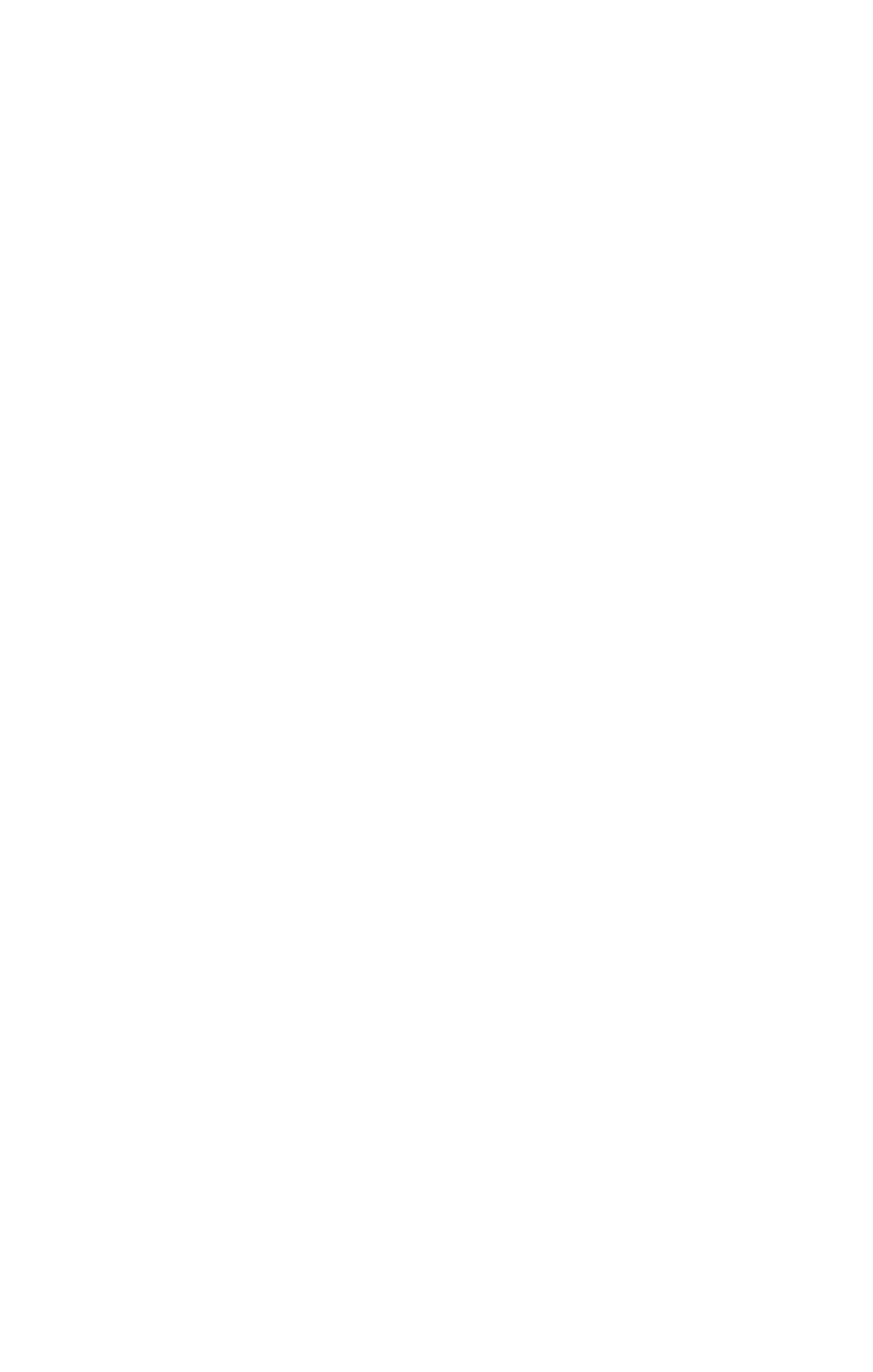### INFORMATION FOR AUTHORS

The Great Basin Naturalist welcomes previously unpublished manuseripts pertaining to the biologieal natural history of western North America. Preference will be given to concise manuscripts of up to 12.000 words.

SUBMIT MANUSCRIPTS to James R. Barnes, Editor, Great Basin Naturalist, 290 MLBM, Brigham Young University, Provo, Utah 84602. A cover letter accompanying the manuscript must include phone number(s) of the author submitting the manuscript; it must also provide information describing the extent to which data, text, or illustra tions have been used in other papers or books that are published, in press, submitted, or soon to be submitted elsewhere. Authors should adhere to the following guidelines; manuscripts not so pre pared may be returned for revision.

MANUSCRIPT PREPARATION. Consult Vol. 51, No. 2 of this journal for specific instructions on style and format. These instructions, GUIDELINES FOR MANU-SCRIPTS SUBMITTED TO THE GREAT BASIN NATURALIST. supply greater detail than those presented here in condensed form. The guidelines are printed at the back of the issue; additional copies are available from the editor upon request. Also, check the most recent issue of the Great Basin Naturalist for changes and refer to the CBE Style Manual, 5th edition (Council of Biology Editors, One Illinois Center, Suite 200, 111 East Wacker Drive, Chicago, IL 60601-4298 USA, PHONE: (312) 616-0800, FAX: (312) 616-0226; \$24).

TYPE AND DOUBLE SPACE all materials, including literature cited, table headings, and figure legends. Avoid hyphenated words at right-hand margins. Underline words to be printed in italics. Use stan dard bond ( $22 \times 28$  cm), leaving 2.5-cm margins on all sides.

SUBMIT 3 COPIES of the manuscript and the original on a 5.25- or 3.5-inch disk utilizing WordPerfect 4.2 or above. Number all pages and assemble each copy separately: title page, abstract and key words, text, acknowledgments, literature cited, appendices, tables, figure legends, figures.

TITLE PAGE includes an informative title no longer than 15 words, names and addresses of authors, a running head of fewer than 40 letters and spaces, footnotes to indicate change of address and author to whom correspondence should be addressed if other than the first author.

ABSTRACT states the purpose, methods, results, and conclusions of the research. It is followed by 6-12 key words, listed in order of decreasing importance, to be used for indexing.

TEXT has centered main headings printed in all capital letters; second-level headings are centered in upper- and lowercase letters; third-level headings begin paragraphs.

VOUCHER SPECIMENS. Authors are encouraged to designate, properly prepare, label, and deposit high-quality voucher specimens and cultures documenting their research in an established permanent collection, and to cite the repository in publication.

REFERENCES IN THE TEXT are cited by author and date: e.g., Martin (1989) or (Martin 1989). Multiple citations should be separated by commas and listed in chronological order. Use " et al." after name of first author for citations having more than two authors.

ACKNOWLEDGMENTS, under <sup>a</sup> centered main heading, include special publication numbers when appropriate.

LITERATURE CITED, also under a centered main heading, lists references alphabetically in the fol lowing formats:

- Mack, G. D., and L. D. Flake. 1980. Habitat rela tionships of waterfowl broods on South Dakota stock ponds. Journal of Wildlife Management 44: 695-700.
- Sousa, W. P. 1985. Disturbance and patch dynamics on rocky intertidal shores. Pages 101-124 in S. T. A. Pickett and P. S. White, eds.. The ecologx of natural disturbance and patch dy namics. Academic Press, New York.
- Coulson, R. N., and J. A. Witter. 1984, Forest entomology: ecology and management. John Wiley and Sons, Inc., New York. 669 pp.

TABLES are double spaced on separate sheets and designed to fit the width of either a single column or a page. Use lowercase letters to indicate foot notes.

PHOTOCOPIES OF FIGURES are submitted initially with the manuscript; editors may suggest changes. Lettering on figures should be large enough to withstand reduction to one- or two-column width. Originals must be no larger than  $22 \times 28$  cm.

NOTES. If the manuscript would be more appropriate as a short communication or note, follow the above instructions but do not include an abstract.

A CHARGE of \$45 per page is made for articles published; the rate for subscribers will be \$40 per page. However, manuscripts with complex tables and/or numerous half-tones will be assessed an additional charge. Reprints may be purchased at the time of publication (an order form is sent with the proofs).

#### FINAL CHECK:

- Cover letter explains any duplication of information and provides phone number(s)
- 3 copies of the manuscript and WordPerfect disk
- Conformity with instructions
- $\cdot$  Photocopies of illustrations